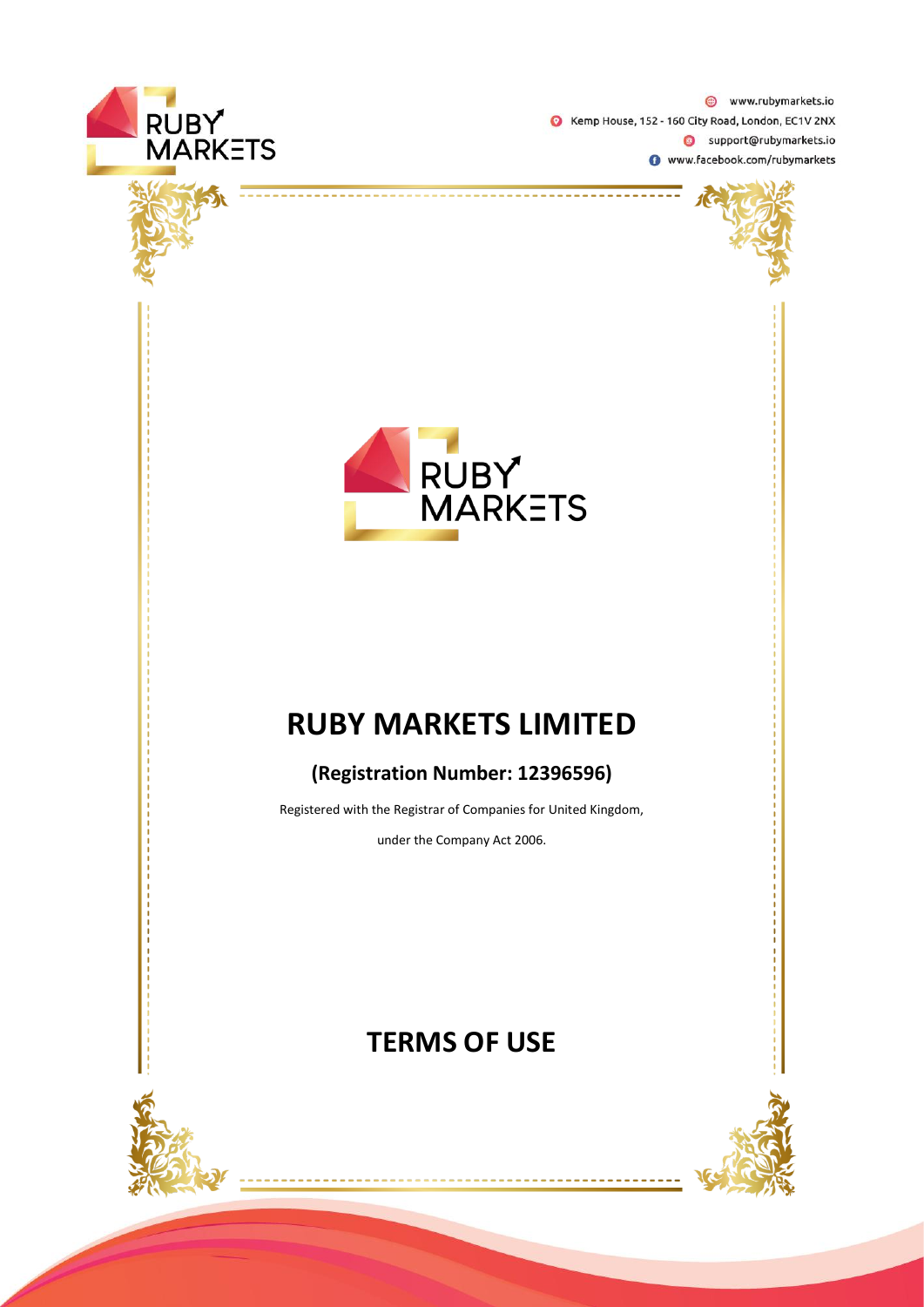# **Terms of Use**

# **Client consent**

By agreeing to the terms and conditions you accept that:

- All trading and social activity will be shared within the RUBY MARKETS LIMITED community.
- You do not have the ability to hide trading or social activity.
- Your trading activity (market traded and direction) will be publicly available on the RUBY
- MARKETS LIMITED homepage.
- Your trading activity (market traded, direction, amount / stake size and execution price) will be made available to other RUBY MARKETS LIMITED users on the authenticated platform only.
- All trading activity on your account is based solely on your decision to execute.
- Manual copy trades execute at the current market price, not the price of the original trade.
- Manual copy trades quantity/stake size, direction and attached orders are specified by you and are not taken from the original trade.
- All comments will be reviewed for inappropriate content.
- Comments made by you are not the responsibility of RUBY MARKETS LIMITED and are subject to removal for inappropriate content.
- Return On Investment (ROI) will be calculated on your account over different periods and is displayed to all RUBY MARKETS LIMITED users.
- Return On Investment (ROI) will be calculated where a position is opened and closed without partial closure and displayed to all RUBY MARKETS LIMITED users
- RUBY MARKETS LIMITED reserves the right to remove your account from RUBY MARKETS LIMITED for inappropriate behaviour.

The services offered by RUBY MARKETS LIMITED via this RUBY MARKETS LIMITED website (the "Site") are provided subject to the terms set forth herein. If you visit the Site, you agree to be bound by these Terms of Use and also by the RUBY MARKETS LIMITED Privacy Policy (available on the Site) which also form a part of these Terms of Use.

RUBY MARKETS LIMITED reserves the right to make changes at any time to the Site or these Terms of Use. Any modifications to the Terms of Use will be effective upon posting. Your continued use of the Site following posting of any revised Terms of Use will constitute acceptance of the modified Terms of Use.

TERMS OF USE 2008 2009 12:00 12:00 12:00 12:00 12:00 12:00 12:00 12:00 12:00 12:00 12:00 12:00 12:00 12:00 12:00 12:00 12:00 12:00 12:00 12:00 12:00 12:00 12:00 12:00 12:00 12:00 12:00 12:00 12:00 12:00 12:00 12:00 12:00 1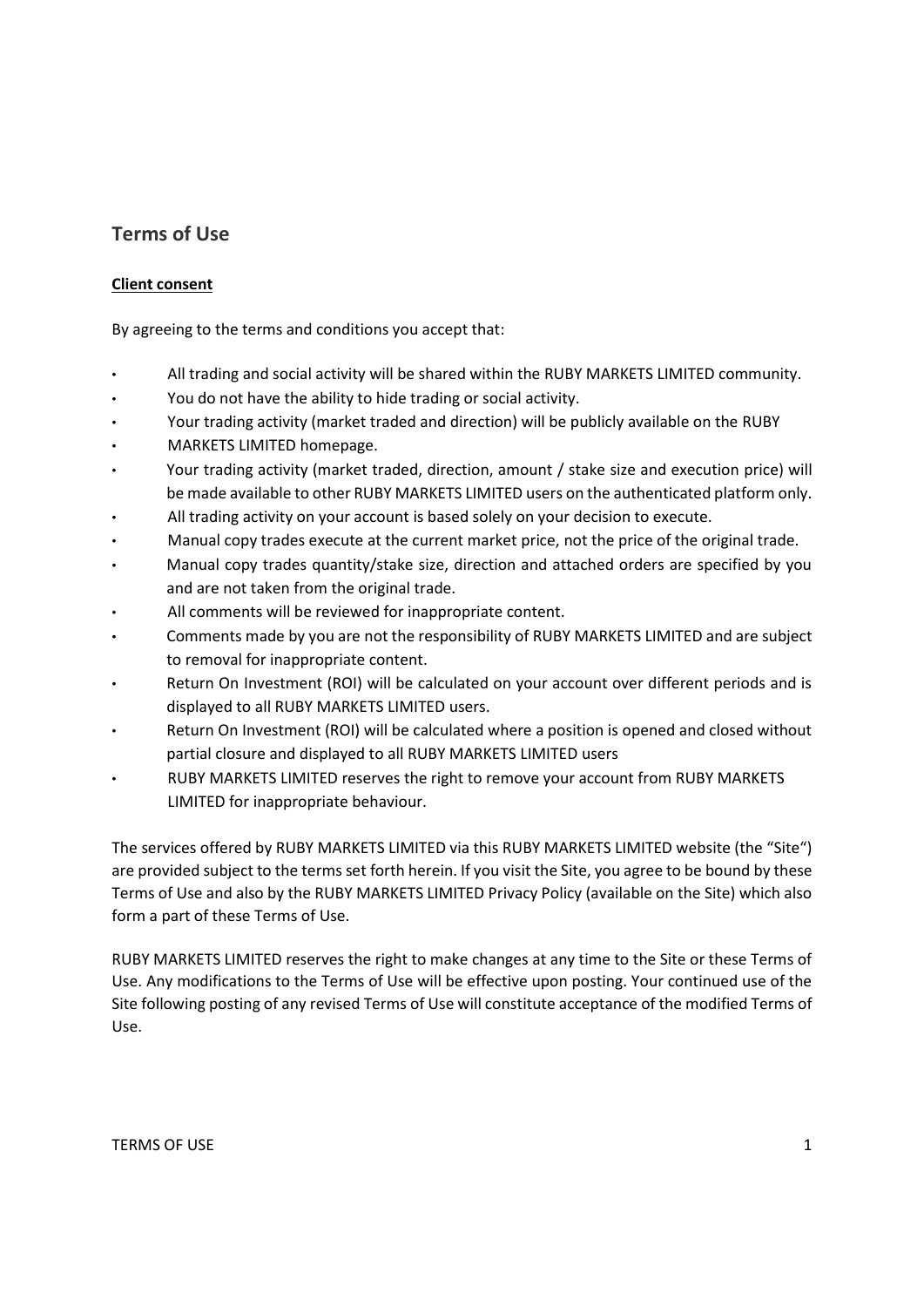# **Trademarks and Copyrights**

RUBY MARKETS LIMITED's logo and other marks displayed on our Site are the proprietary service marks or trademarks of RUBY MARKETS LIMITED or third parties. RUBY MARKETS LIMITED's marks may not be used in connection with any product or service that is not RUBY MARKETS LIMITED's in any manner that is likely to cause confusion among consumers, or to disparage or discredit RUBY MARKETS LIMITED All other trademarks and service marks not owned by RUBY MARKETS LIMITED that appear on this Site are the property of their respective owners, who may or may not be affiliated with, connected to, or sponsored by RUBY MARKETS LIMITED You may not use, copy, modify or display any of the trademarks, service marks, names or logos appearing on the Site without the express written permission of the owner thereof.

All content on this Site, including, but not limited to, works of authorship, publications, presentations, pricing data, trade data, aggregated trade information, performance information, blogs, posts, user comments, design, text, graphics, photos, logos, button icons, images and data compilations; any improvements or modifications to such content; any derivative works based thereon; and the collection, arrangement and assembly of all content on this Site are the property of RUBY MARKETS LIMITED or its licensors and are protected by international copyright and other intellectual property laws.

Nothing in these Terms of Use shall be deemed to grant to you or any other user any license or right in or to any copyright, trademark, trade secret or other proprietary right of RUBY MARKETS LIMITED or any other person.

#### **Use of the Site**

The Site may include information regarding RUBY MARKETS LIMITED and its services, financial trading information, pricing data, trade data, aggregated trade information, performance information, blogs, posts, chat rooms, user comments, publications and presentations proprietary to RUBY MARKETS LIMITED, and links to third party websites. You may download, view, copy and print information, materials and any other aspect of this Site to which you are provided access (i) solely for your personal, informational purposes; and (ii) provided that neither the materials, nor any proprietary notices or disclaimers therein, are modified or altered.

You agree not to upload on or transmit to or via the Site any information which: (i) infringes or otherwise violates any copyright, patent, trademark, trade secret or other proprietary right of any third party; (ii) is defamatory, libellous, expresses hate, or is unlawfully threatening; (iii) is pornographic, obscene or exploitative of a minor; (iv) contains or embodies a virus, worm, Trojan horse or other contaminating or destructive feature; (v) by its disclosure violates any agreement or other obligation to which you are bound; (vi) constitutes false or misleading market information; or (vii) otherwise violates any applicable treaty, law or regulation.

#### TERMS OF USE 2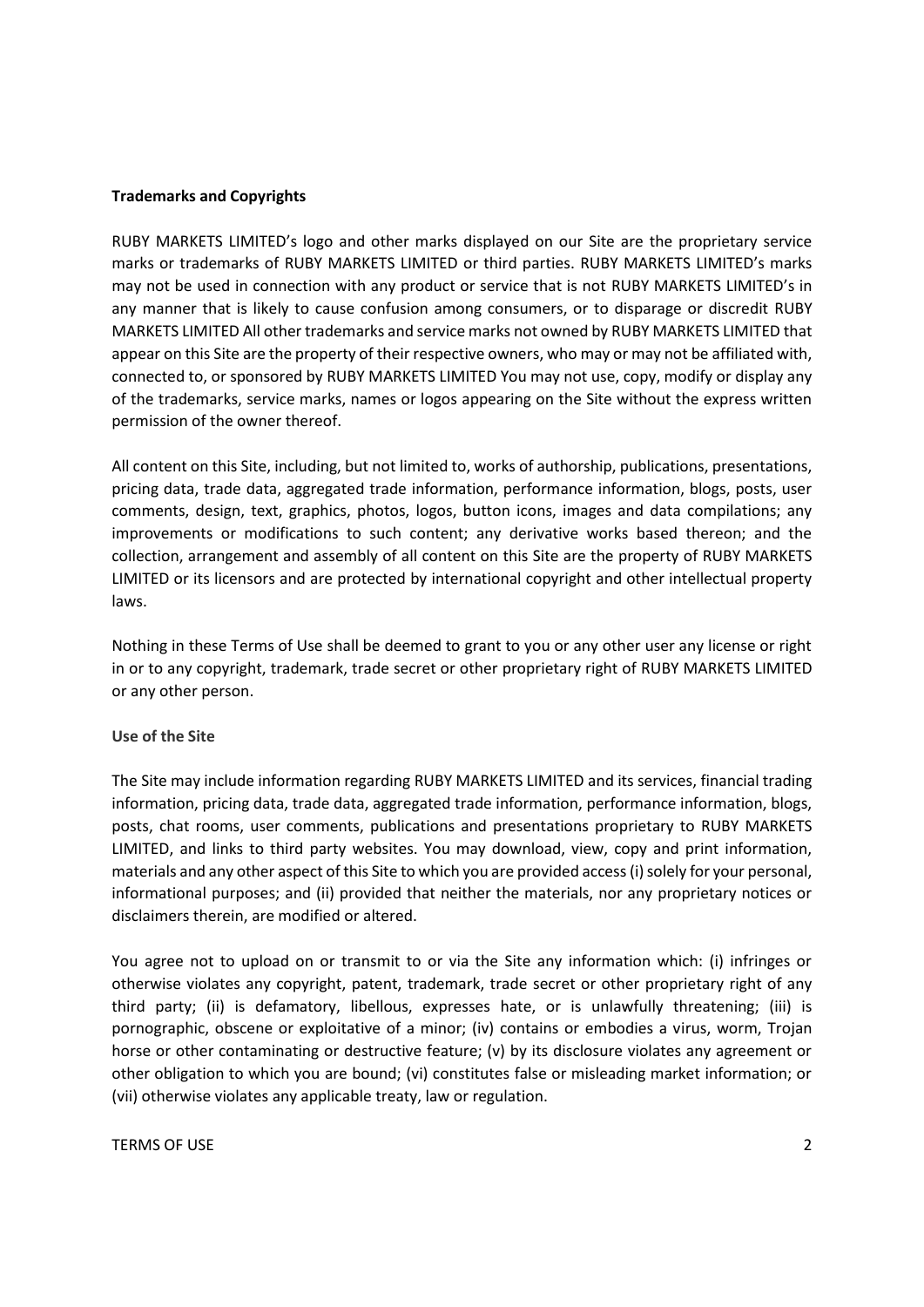You agree you will not interfere, in any way, with others' use of or access to the Site and will not attempt to gain unauthorised access to the account or computer system of any other Site user. You further agree not to take any other action in connection with your use of the Site which violates any treaty, law or regulation and to fully comply with all applicable treaties, laws and regulations in your use of the Site.

You agree to access the Site through a web browser, and specifically agree not to use any third party applications to access the Site or any other page of the Site. You further agree that you will not use any robot, spider or other automatic device, manual process or application or data mining or extraction tool to access, monitor, copy or use the Site. You agree not to take any other action that imposes an unreasonable or disproportionately large load on the Site.

Except as expressly provided herein, you may not use, download, upload, reproduce, copy, duplicate, print, display, perform, republish, sell, license, post, transmit, disseminate, redeliver using "framing technology," otherwise distribute, or commercially exploit in any way, the Site or any portion thereof or any information or content on the Site, without the prior written permission of RUBY MARKETS LIMITED In addition, you agree not to link to any page of the Site other than the home page.

# **Unauthorised Use of the Site**

RUBY MARKETS LIMITED reserves the right to investigate and take legal action against any illegal and/or unauthorised use of the Site, including but not limited to: unauthorised access to the Site through a third party application, robot, spider, automated device, or data mining or extraction tool or other unauthorised means; interference with the Site; any action that imposes an unreasonable load on the Site; or any link to any page of the Site other than the home page. RUBY MARKETS LIMITED's decision not to pursue legal action for any violation of the Terms of Use shall not be construed as a waiver of the Terms of Use or RUBY MARKETS LIMITED's legal rights.

As a user of this Site, you are strictly prohibited from the following:

1. Transfer, stream, or otherwise make available copyrighted, trademarked, patented or service marked materials or software without the authorization of the author or owner;

2. Create, publish, download, upload, distribute any illegal, offensive, damaging, harassing, stalking, threatening, abusive, tortuous, derogatory, vulgar, explicit, vilifying, invasive of another's privacy, hateful, or racially, ethnically or otherwise objectionable;

3. Create, send or transfer harmful, contains virus, corrupted data, false or misleading market information or any other damaging component;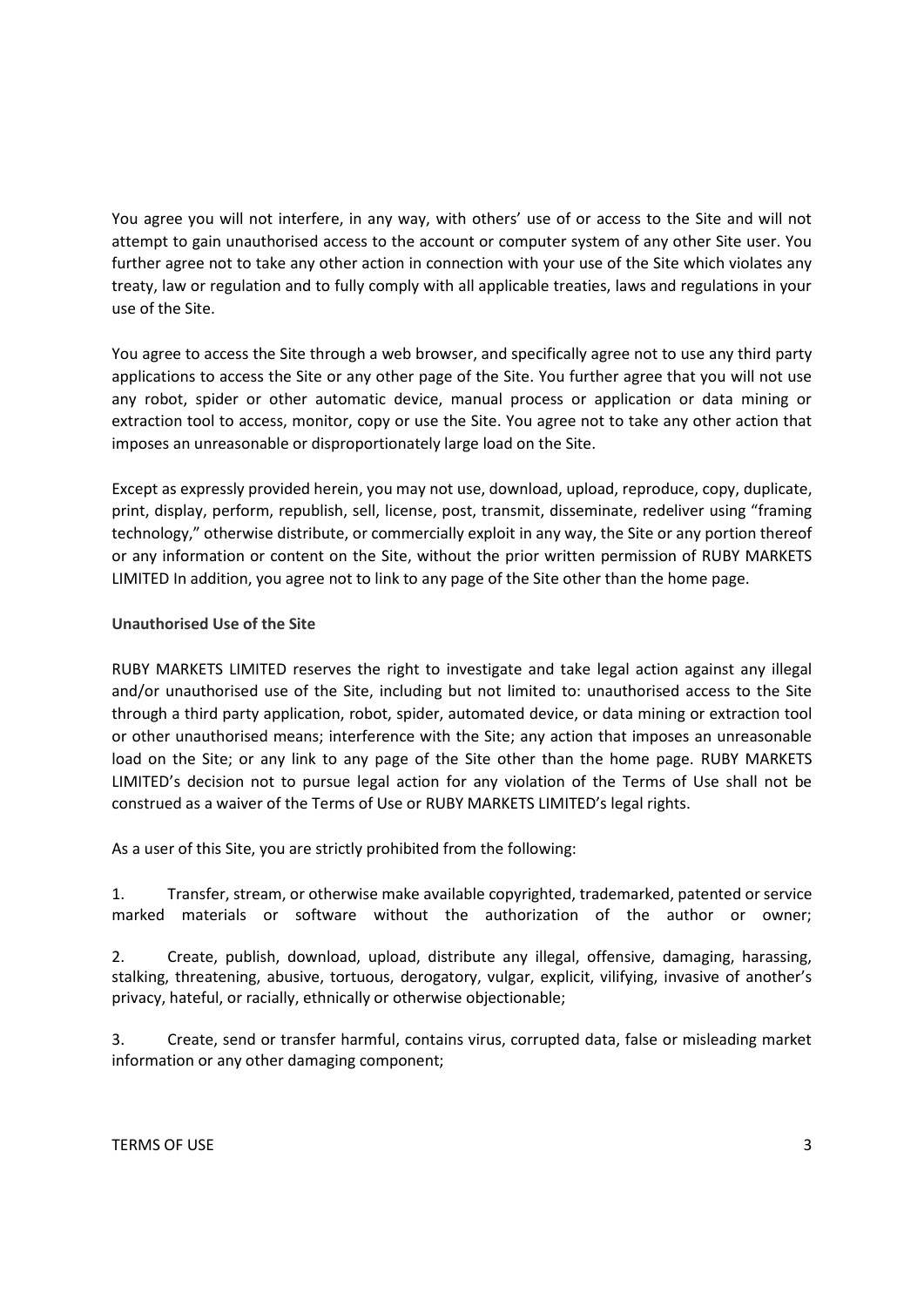4. Violate any terms and conditions of the RUBY MARKETS LIMITED on our website or its links;

5. Use the Service in connection with surveys, contests, pyramid schemes, chain letters, junk email, spamming or any duplicative, bulk or unsolicited messages (commercial or otherwise).

6. Use the Services to advertise or offer to buy or sell any goods or services, or to run a business or commercial entity without the express written agreement of RUBY MARKETS LIMITED.

7. Access or interfere, in any way, with the account or computer system of another user of the Site without authorization by the account owner.

8. Exploit minors in any way.

9. Collect information about others, including email address through our Site.

# **Access Method**

You acknowledge you are fully responsible for all activities that occur through the use of any password, user ID or other access methods (each, an "Access Method") you may be granted as a registered user of RUBY MARKETS LIMITED, whether or not such use is authorised by you. You agree not to access or attempt to access any password-protected portions of the Site without an authorised Access Method or through any means other than by utilising your authorised Access Method on the appropriate web page or web tools. It is your sole responsibility to monitor and control use of these Access Methods for all purposes. You accept all responsibility for the security of your Access Method, and utilisation of the Site via the Access Methods. You agree that you shall be solely liable for all authorised and unauthorised access using the Access Methods. Do not disclose your Access Methods to anyone not authorised to act on your behalf. RUBY MARKETS LIMITED cannot and will not be liable for any loss or damage arising from your failure to comply with this Section.

# **Privacy**

The terms of the RUBY MARKETS LIMITED Privacy Policy are hereby incorporated as part of these Terms of Use.

# **Accuracy and Integrity of Information**

Although RUBY MARKETS LIMITED attempts to ensure the integrity and accurateness of the Site, it makes no guarantees whatsoever as to the correctness or accuracy of the Site. It is possible that the Site could include typographical errors, inaccuracies or other errors, and that unauthorised additions, deletions and alterations could be made to the Site by third parties. In the event that an inaccuracy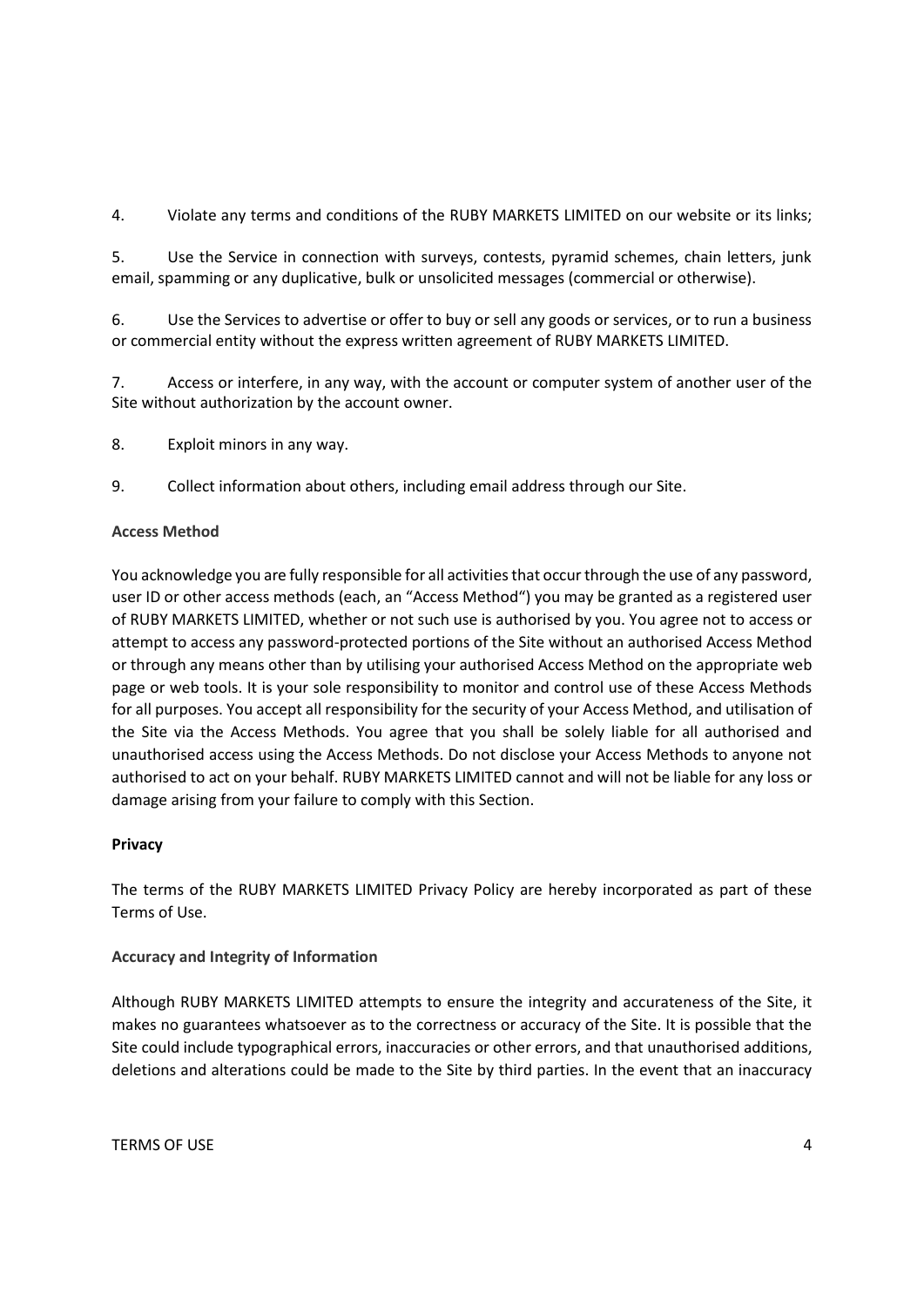arises, please inform RUBY MARKETS LIMITED so that it can be corrected. Information contained on the Site may be changed or updated without notice.

#### **Submissions**

If you are a registered user of the Site, you acknowledge that you are responsible for the information and material that you submit or transmit through the Site, and that you, and not RUBY MARKETS LIMITED, will have full responsibility for each of your Submissions (as defined below), including its legality, reliability, appropriateness, originality and copyright. Except where otherwise expressly provided by RUBY MARKETS LIMITED, all comments, feedback, postings, portfolio and trading information, performance results or other information posted by you on the Site or submitted to RUBY MARKETS LIMITED through or in association with the Site (collectively, "Submissions") shall be considered non-confidential and RUBY MARKETS LIMITED's property. By submitting such Submissions to RUBY MARKETS LIMITED, you agree that you assign to RUBY MARKETS LIMITED, without charge, all worldwide rights, title and interest, including copyrights and other intellectual property rights, in and to such Submissions, and that RUBY MARKETS LIMITED shall be free to use such Submissions in any manner or media whatsoever, on an unrestricted basis and without any attribution or royalties or other compensation to you.

Additionally, you represent and warrant that: (i) you own all right title and interest in any Submissions provided by you, and (ii) the posting of your Submissions on or through the Site does not (and will not) violate the privacy rights, publicity rights, copyrights, contract rights or any other rights of any individual or make derogatory remarks regarding, defame or otherwise criticize any broker or entity. You shall be solely liable for any damage resulting from any infringement or other violation of the copyrights, trademarks, or other proprietary rights of any individual or entity, and for any other harm or losses resulting from any Submissions.

You may not post comments, biographies, or third party links that in any way negate the risks of trading. All unsubstantiated performance claims will be removed from community comments, biographies, and any future content areas.

RUBY MARKETS LIMITED actively monitors postings to the Site. In our efforts to promote good citizenship within the Site community, if RUBY MARKETS LIMITED becomes aware of inappropriate use of the Site, RUBY MARKETS LIMITED shall be entitled to respond in any way that we deem appropriate in our sole discretion. RUBY MARKETS LIMITED may warn posters of content that we, in our sole discretion, deem inappropriate in tone or content. You acknowledge that RUBY MARKETS LIMITED may report to the appropriate authorities any actions that may be considered illegal, as well as any reports it receives of such conduct. When requested, RUBY MARKETS LIMITED may cooperate with any appropriate authorities in any investigation of alleged illegal activity.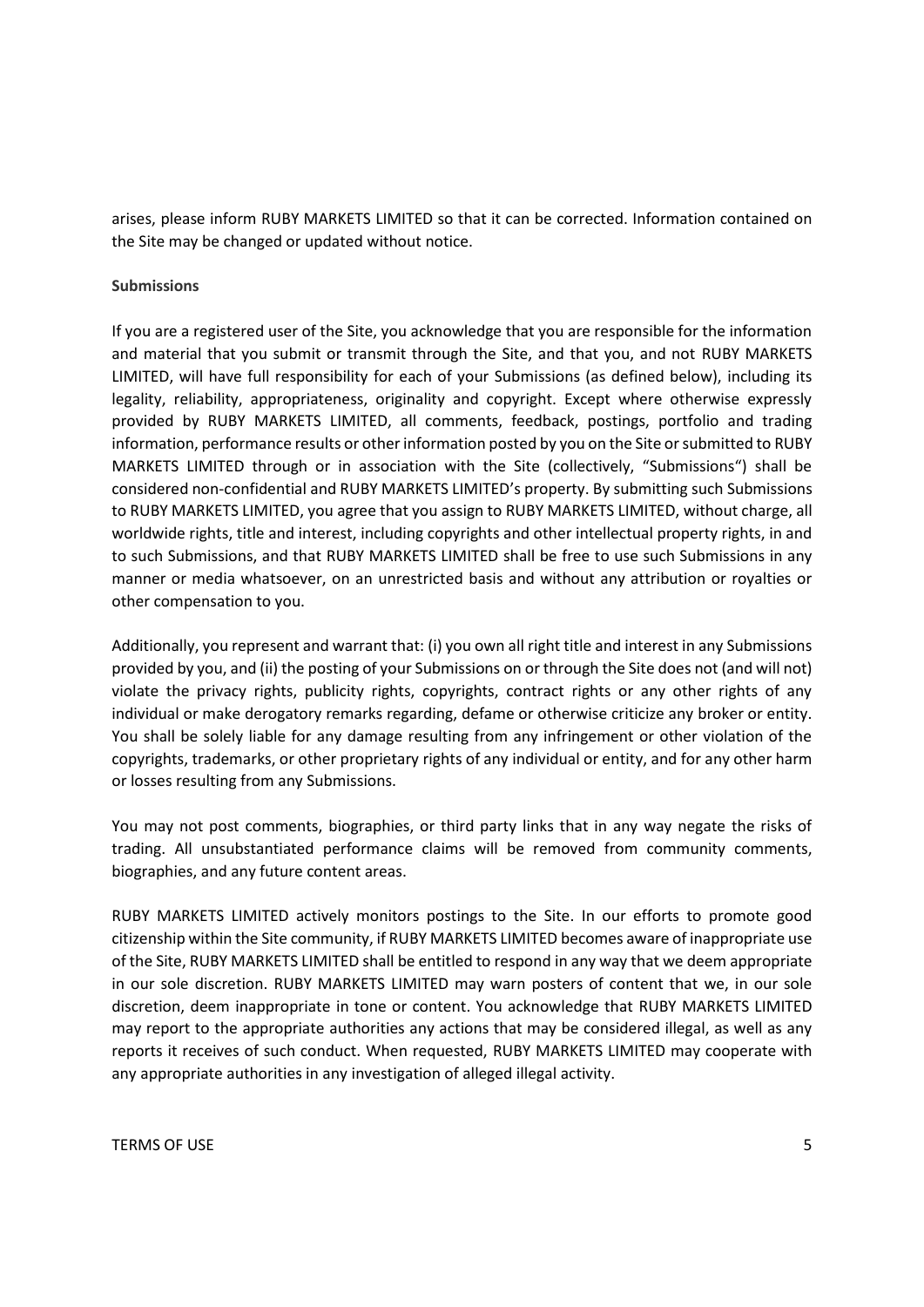RUBY MARKETS LIMITED may remove any Submission that RUBY MARKETS LIMITED determines, in its sole discretion, violates the terms of this Agreement or is otherwise deemed by RUBY MARKETS LIMITED to be inappropriate for posting.

# **RUBY MARKETS LIMITED Does Not Endorse Comments of Users**

RUBY MARKETS LIMITED does not endorse, support, sanction, encourage, verify, or agree with the comments, opinions, or statements of third parties displayed on or transmitted via the Site. Any information or material placed on the Site by third parties reflect the views, and are the responsibility of, those who post such information or material, and do not necessarily represent the views of RUBY MARKETS LIMITED.

# **No Investment Recommendations or Financial Advice Provided**

No aspect of the Site is intended to provide, or should be construed as providing, any investment, tax or other financial related advice of any kind. You should not consider any content on the Site to be a substitute for professional financial advice. If you choose to engage in transactions based on content on the website, then such decision and transactions and any consequences flowing therefrom are your sole responsibility. While individual participants may offer investment advice or opinions, such advice or opinions amount to nothing more than conversational exchanges between persons who may be anonymous or unidentifiable. RUBY MARKETS LIMITED does not provide investment advice directly, indirectly, implicitly, or in any manner whatsoever. You should use any information gathered from here only as a starting point for your own independent research.

The Site should be used for information purposes only RUBY MARKETS LIMITED, its employees and agents are not investment advisers. If you make investment decisions in reliance on information you receive in connection with the Site, you do so at your own risk and RUBY MARKETS LIMITED, its employees, and its agents will not be liable for any losses that you may sustain. You should not make any investment decision without first conducting your own research. You are solely and exclusively responsible for determining whether any investment, or strategy, or any other product or service, is appropriate or suitable for you based on your investment objectives and personal and financial situation.

Any past performance indicated on this Site is not indicative of future results. Anyone investing should be able and prepared to bear the loss of their entire investment.

# **Inappropriate Submissions**

Inappropriate submissions via post, comment, message, or profile, will be immediately deleted from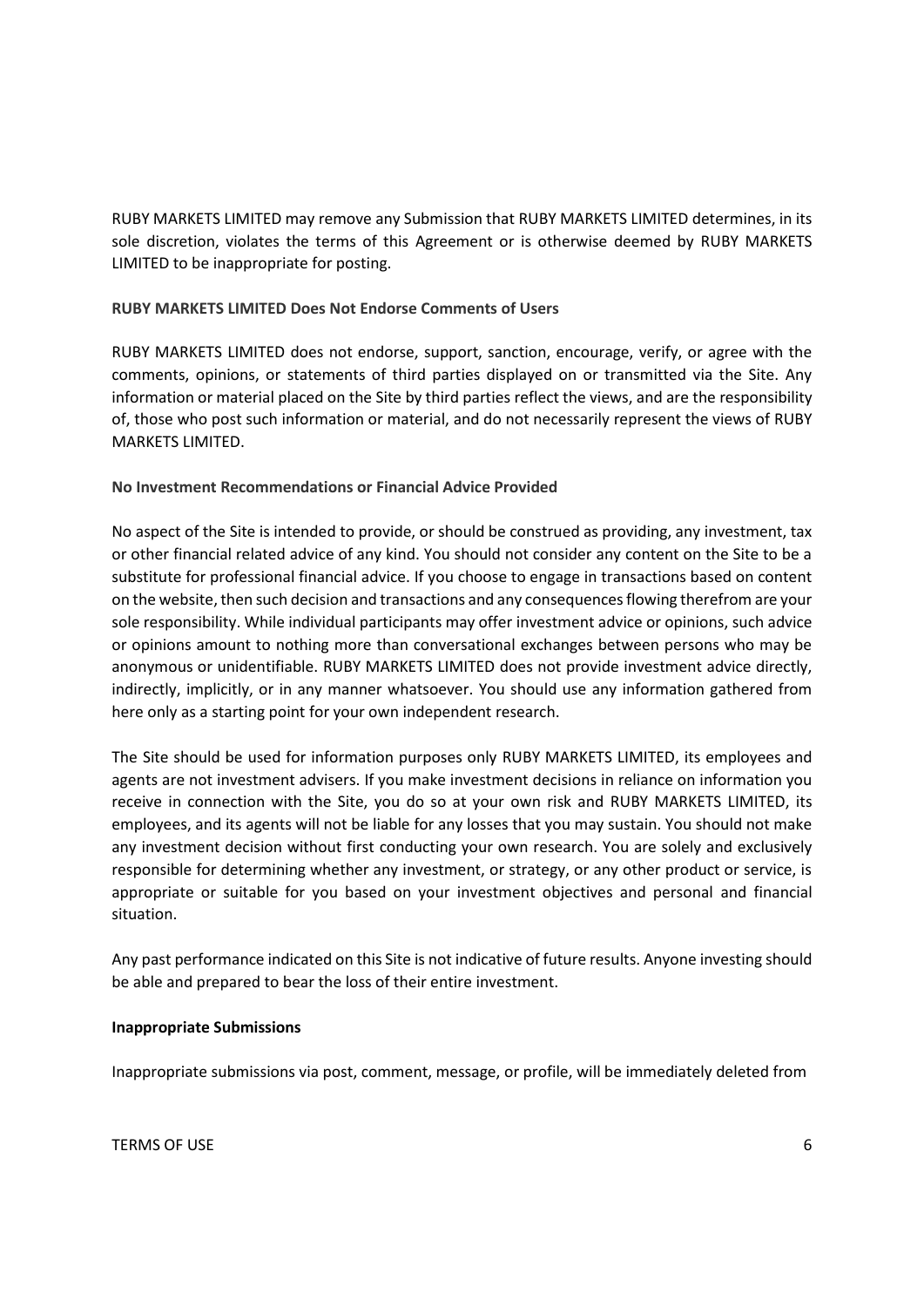the Site and will be grounds for the removal of your profile from the Site and termination of your RUBY MARKETS LIMITED trading account.

Inappropriate submissions may include, but are not limited to:

- 1. Spam or unauthorised promotional material. (i.e. unrequested solicitation).
- 2. Misstatement of facts.
- 3. Statements of opinion which may be construed as statements of fact. While users are encouraged to share their opinions, users must do so in a way which clearly indicates that their statement is a statement of opinion and not a statement of fact.
- 4. Submissions containing obscene language or references of a lewd or suggestive nature.
- 5. Discussions having nothing to do with trading in any way. This Site was designed for traders looking to share trades, opinions, strategies, and ideas. If you wish to discuss something that does not involve trading, please do so via a channel other than this Site.
- 6. Specific questions regarding a live RUBY MARKETS LIMITED trading account or problems with a specific trade. For these issues please contact your usual RUBY MARKETS LIMITED representative, who will be able to help you with any questions you have. RUBY MARKETS LIMITED cannot answer specific questions on this Site regarding your account or trades.
- 7. Any Submission which, in the sole discretion of RUBY MARKETS LIMITED, amounts to an advert or promotion of a competitor.

Although the administrators of this Site will attempt to delete all inappropriate Submissions, it may not be possible to review all posts, messages and content. Users of the Site therefore acknowledge that all posts, messages and content express the views of the author only and are not the views of RUBY MARKETS LIMITED Neither RUBY MARKETS LIMITED, nor any of its affiliates, partners or sponsors will be held responsible for any message, post, or comment.

# **Limitations of Performance Information**

Users of the Site may opt to make their portfolio and financial performance information available to other registered users of the Site, and may provide opinions or advice. The information provided by such registered users of the Site is solely the opinion of those users and does not express the opinions of RUBY MARKETS LIMITED. RUBY MARKETS LIMITED does not create or exercise editorial control over any content created or posted by others that may be accessed through the Site. When reviewing the portfolio, financial performance information, opinions or advice of another registered user, you should not assume that the user is unbiased, independent or qualified to provide financial information or advice. When reviewing user performance information on the Site, it is important to understand that historical performance is not a guarantee of future performance.

Third Party Advertisements and Links to Third Party Sites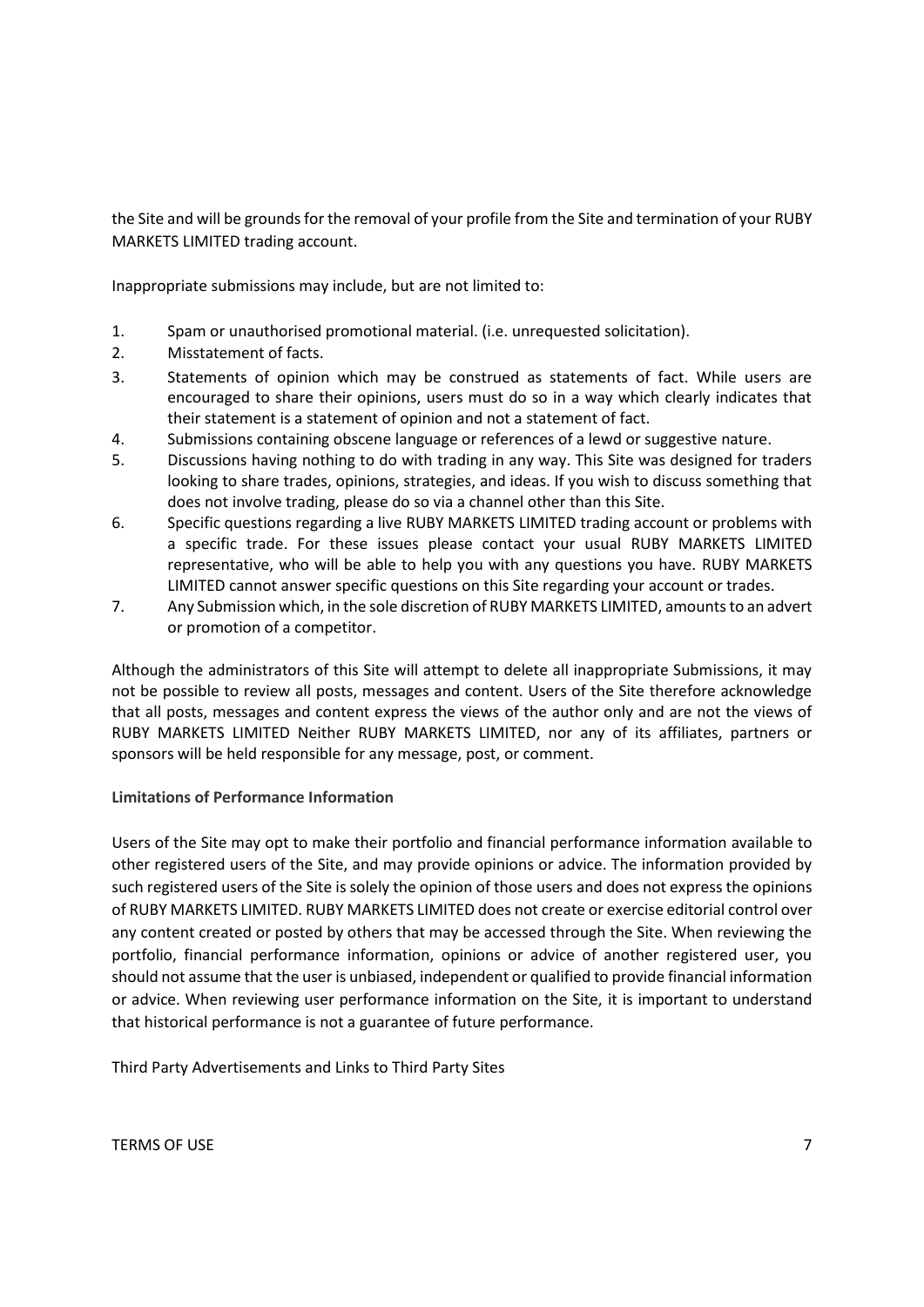You acknowledge that, at any time, RUBY MARKETS LIMITED may provide links to the websites of third parties. Additionally, the Site may display advertisements from third parties, such as banner advertisements and pop-up texts, and links to the sites of such advertisers. RUBY MARKETS LIMITED is not responsible for the content of such advertisements or any links, or any products, services or other materials relating to such advertisements, any linked site, or any link contained in a linked site. The display of any advertisement or link does not imply endorsement by RUBY MARKETS LIMITED of the advertisement or linked site or any content therein. IN NO EVENT WILL RUBY MARKETS LIMITEDBE LIABLE, DIRECTLY OR INDIRECTLY, TO ANYONE FOR ANY DAMAGE OR LOSS ARISING FROM OR RELATING TO ANY USE, CONTINUED USE OR RELIANCE ON ANY ADVERTISEMENT DISPLAYED ON THE SITE, OR ANY PRODUCTS, SERVICES OR OTHER MATERIALS RELATING TO ANY SUCH ADVERTISEMENT, ANY LINKED THIRD PARTY SITE, OR ANY LINK CONTAINED IN A LINKED SITE.

## **Disclaimer of Warranties and Limitation of Liability**

YOU EXPRESSLY AGREE THAT YOUR USE OF THE SITE, AND ANY PUBLICATIONS, PRESENTATIONS, FINANCIAL TRADING INFORMATION, PRICING DATA, TRADE DATA, PERFORMANCE INFORMATION, BLOGS, POSTINGS, OR OTHER INFORMATION, CONTENT, SERVICES AND MATERIALS CONTAINED IN, ACCESSED VIA, OR DESCRIBED ON THE SITE, IS AT YOUR OWN RISK, AND THAT ALL SUCH INFORMATION, CONTENT, SERVICES AND MATERIALS ARE PROVIDED ON AN "AS IS" AND "AS AVAILABLE" BASIS. TO THE FULL EXTENT PERMISSIBLE BY APPLICABLE LAW, RUBY MARKETS LIMITEDMAKES NO, AND HEREBY DISCLAIMS ALL, REPRESENTATIONS OR WARRANTIES OF ANY KIND, EXPRESS OR IMPLIED, AS TO THE AVAILABILITY, OPERATION AND USE OF THE SITE OR THE INFORMATION, CONTENT, MATERIALS OR SERVICES ON OR ACCESSED VIA THE SITE, INCLUDING BUT NOT LIMITED TO WARRANTIES OF MERCHANTABILITY, FITNESS FOR A PARTICULAR PURPOSE, TITLE, NON- INFRINGEMENT, AND IMPLIED WARRANTIES ARISING FROM COURSE OF DEALING OR COURSE OF PERFORMANCE. NEITHER THE SITE, NOR ANY INFORMATION, CONTENT, MATERIALS, OR SERVICES AVAILABLE VIA THE SITE, CONSTITUTES OR IS INTENDED TO CONSTITUTE, OR SHOULD BE CONSTRUED AS, A SOLICITATION OR ANY OFFER TO BUY AN INTEREST IN ANY SECURITY, INVESTMENT ADVICE OR A RECOMMENDATION OR PROMOTION OF ANY FOREX TRANSACTION, FUTURES CONTRACT, SECURITY OR OTHER FINANCIAL PRODUCT, INVESTMENT MANAGER, OR TRADING OR INVESTMENT STRATEGY. IN ADDITION, RUBY MARKETS LIMITEDDOES NOT REPRESENT OR WARRANT THAT THE INFORMATION ACCESSIBLE VIA THE SITE IS ACCURATE, COMPLETE, RELIABLE OR CURRENT, AND IS NOT RESPONSIBLE FOR ANY ERRORS OR OMISSIONS THEREIN OR FOR ANY ADVERSE CONSEQUENCES RESULTING FROM YOUR RELIANCE ON ANY ASPECT OF THE SITE. FURTHER, RUBY MARKETS LIMITEDMAKES NO REPRESENTATIONS AND WARRANTIES THAT THE SITE WILL BE UNINTERRUPTED, SECURE, OR FREE OF ERRORS OR VIRUSES, OR OTHER HARMFUL COMPONENTS.

IN NO EVENT SHALL RUBY MARKETS LIMITEDOR ITS AFFILIATES, OR THE DIRECTORS, OFFICERS, EMPLOYEES, AGENTS OR REPRESENTATIVES OF RUBY MARKETS LIMITEDOR ITS AFFILIATES (THE "RUBY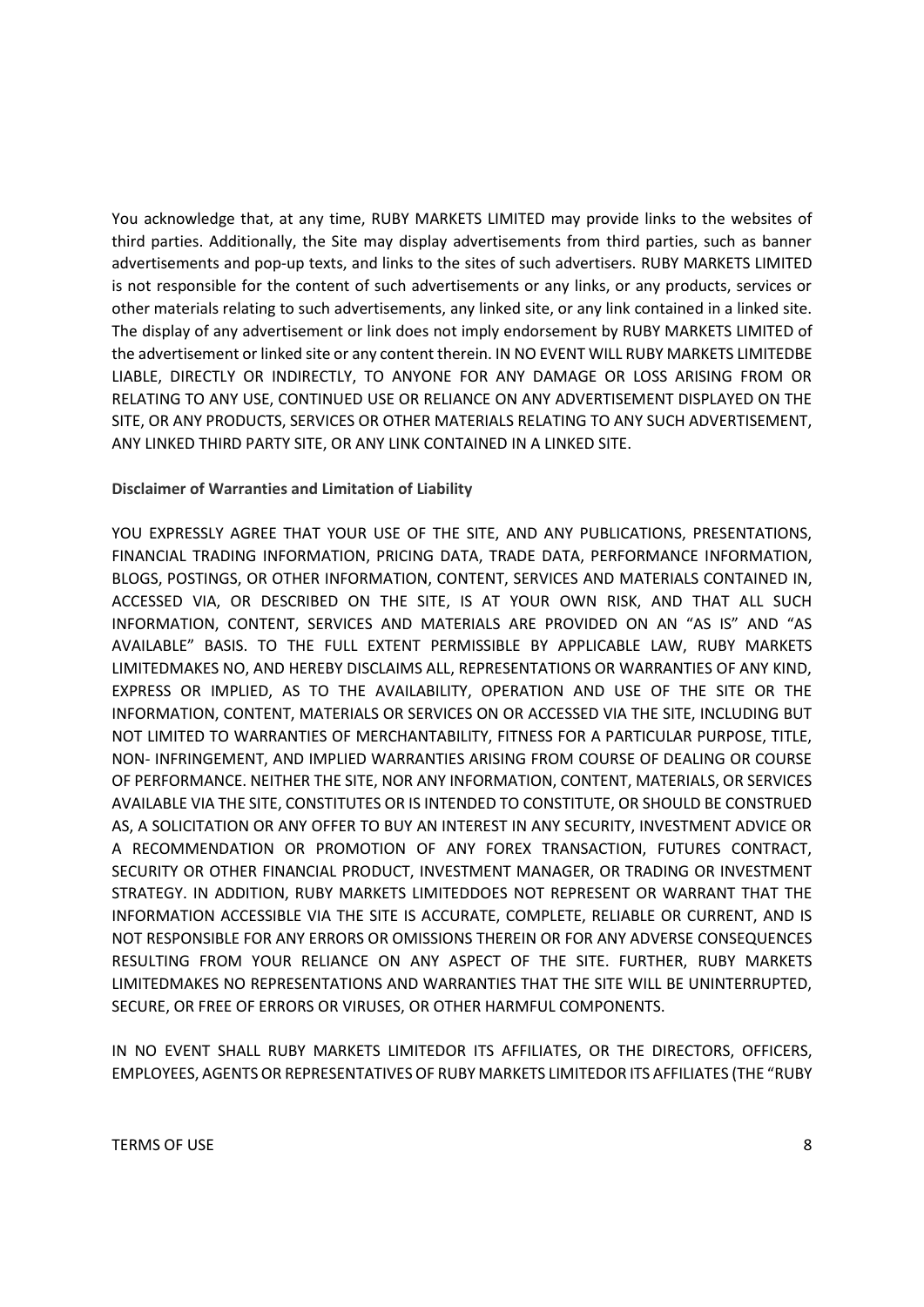MARKETS LIMITEDPARTIES") BE LIABLE TO YOU OR ANY THIRD PARTY FOR DAMAGES OF ANY KIND ARISING OUT OF THE USE OF, ACCESS TO, RELIANCE ON, INABILITY TO USE OR IMPROPER USE OF THE SITE, ANY INFORMATION POSTED ON THE SITE BY ITS USERS, OR ANY OTHER INFORMATION, CONTENT, MATERIALS OR SERVICES AVAILABLE ON THE SITE (INCLUDING, BUT NOT LIMITED TO, ANY DIRECT, INDIRECT, SPECIAL, PUNITIVE, INCIDENTAL OR CONSEQUENTIAL DAMAGES OR DAMAGES FOR LOSS OF PROFITS, GOODWILL OR REVENUE, BUSINESS INTERRUPTION, OR LOSS OF DATA), EVEN IF ADVISED OF THE POSSIBILITY OF SUCH DAMAGES, AND REGARDLESS OF THE FORM OF ACTION, WHETHER IN CONTRACT, TORT, OR OTHERWISE. CERTAIN STATE LAWS DO NOT PERMIT LIMITATIONS ON IMPLIED WARRANTIES OR THE EXCLUSION OR LIMITATION OF CERTAIN TYPES OF DAMAGES, AND THUS SOME OR ALL OF THE DISCLAIMERS, EXCLUSIONS OR LIMITATIONS ABOVE MAY NOT APPLY TO YOU.

# **Other Disclaimers**

You are solely responsible for ensuring that any activity intended to be executed in your trading account accurately executes in your trading account. The materials and services on the Site are provided "as is". RUBY MARKETS LIMITED makes no warranties, express or implied, and hereby disclaims and negates all other warranties, including without limitation, implied warranties or conditions of merchantability, fitness for a particular purpose, or non-infringement of intellectual property or other violation of rights. Further, RUBY MARKETS LIMITED does not warrant nor make any representations concerning the accuracy or reliability of the materials, services or software on this Site or otherwise relating to such materials, services, software or any sites linked to this Site.

# **Indemnification**

You agree to indemnify and hold the RUBY MARKETS LIMITED Parties harmless from and against any and all damages, liabilities, actions, causes of action, suits, claims, demands, losses, costs and expenses (including without limitation reasonable legal fees, disbursements and court costs) arising from or in connection with: (i) use of the Site or any content, information, materials or services contained, displayed or available therein by you or any other person accessing the Site under any Access Method assigned to you; (ii) your violation of these Terms of Use; (iii) any Submissions made by you to the Site; or (iv) your violation of any rights of any third party.

# **Modification or Discontinuance of the Site by RUBY MARKETS LIMITED**

At any time, without notice to you, and for any or no reason, RUBY MARKETS LIMITED may modify or discontinue the Site. RUBY MARKETS LIMITED shall in no way be held liable for any consequence which results from RUBY MARKETS LIMITED's decision to modify or discontinue providing the Site.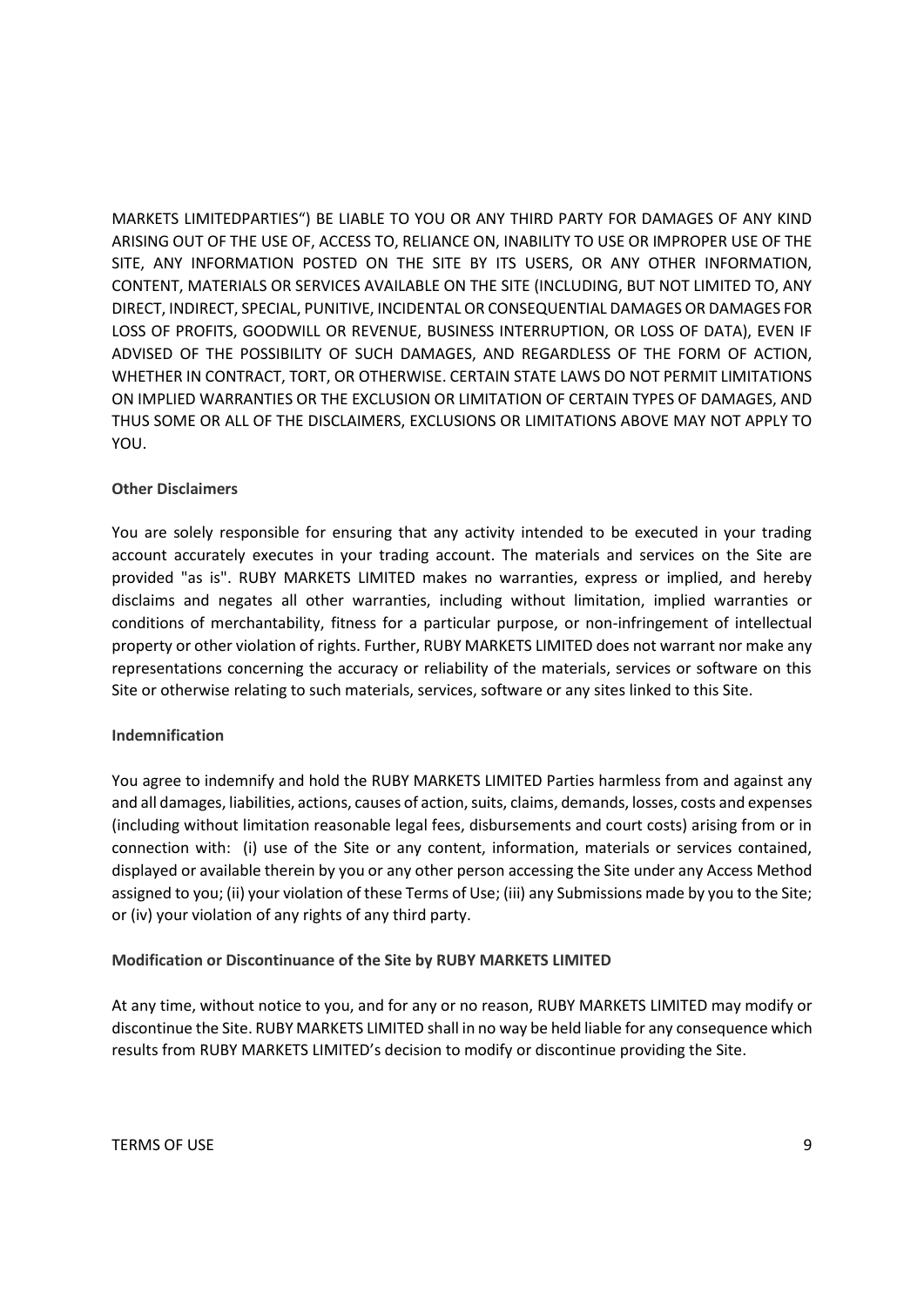## **Denial of Access**

RUBY MARKETS LIMITED may prohibit you from using or accessing the Site for any or no reason, at any time, in its sole discretion, without notice to you, or exercise any other remedy available and remove any user information, if RUBY MARKETS LIMITED believes that your use of the Site has violated or is inconsistent with these Terms of Use, or violates the rights of RUBY MARKETS LIMITED, or any third party, or violates the law.

## **Governing Law**

These Terms of Use shall be governed by, and construed in accordance with the Law of United Kingdom. With respect to any suit, action or proceedings relating to any dispute arising out of or in connection with these Terms of Use each party hereby irrevocably submits to the non- exclusive jurisdiction of the Courts of United Kingdom.

## **Electronic Notices**

As long as you access and use this Site, you agree and allow RUBY MARKETS LIMITED to send you notices, messages, newsletters, information, updates or any electrical documents to the e-mail address specified during your registration for the Service or by access to our web site. If you do not consent to receive any notices electronically, you must discontinue your use of the Service.

There is however an opt-out option for subscription based newsletters or messages. If you wish to discontinue your subscriptions of newsletters, please contact us a[t support@RubyMarkets.io](mailto:support@RubyMarkets.io).

# **Spam Policy**

Spam is a serious offense and may lead to your account being terminated. If you are a victim of spam and abuse, please report it to [support@RubyMarkets.io](mailto:support@RubyMarkets.io) so that positive action can be taken by RUBY MARKETS LIMITED.

# **Third Party Links**

Unless specifically stated, the presence of a third party link does not denote our endorsement of the linked site, its sponsors or any products or services offered. RUBY MARKETS LIMITED is not responsible for any images or changes of updates found in these linked sites. The use of any linked site is at your own risk. If you have any inquires or feedback related to the Terms and Conditions, please contact us a[t support@RubyMarkets.io.](mailto:support@RubyMarkets.com)